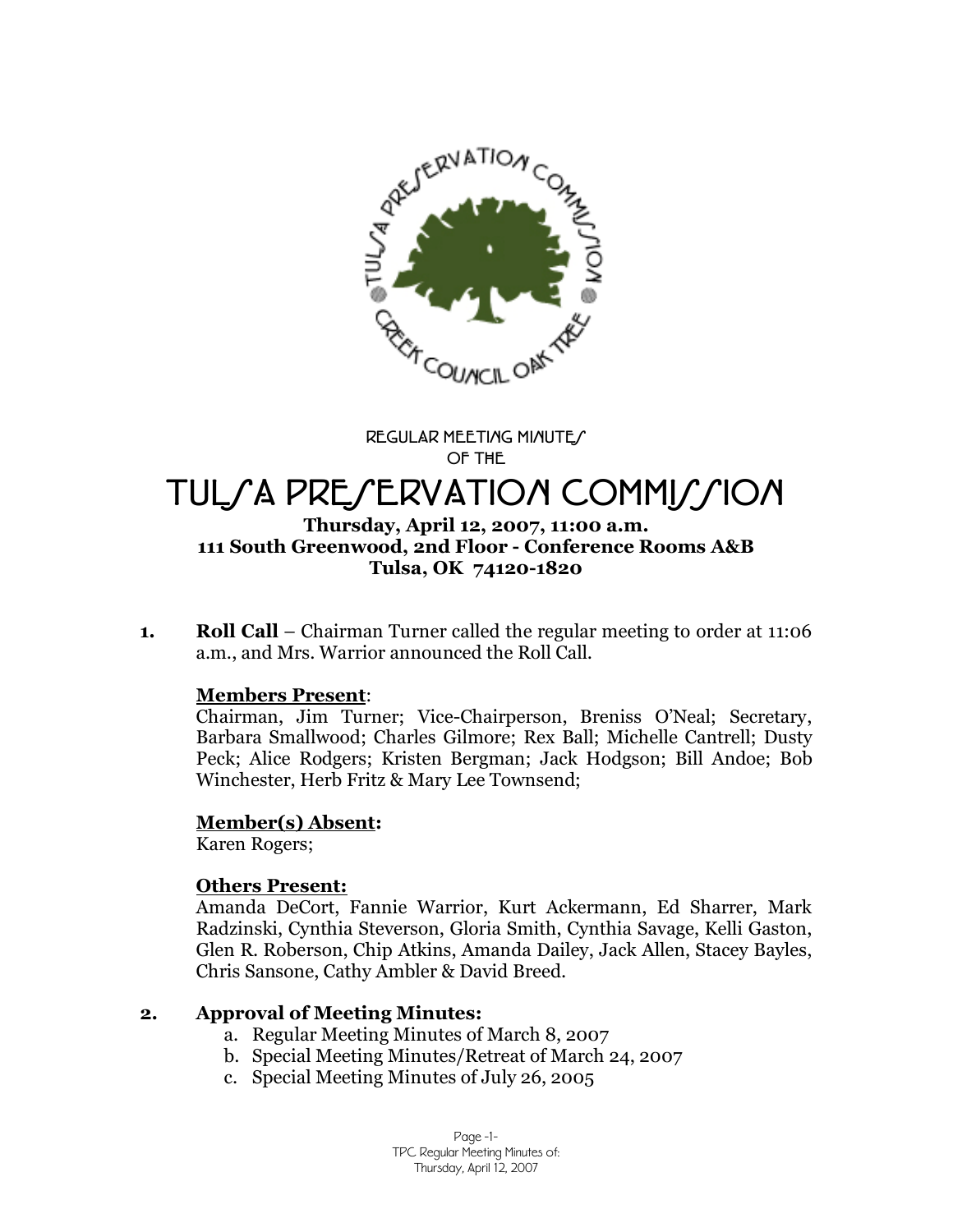Chairman Turner asked if there was a motion on the floor to approve the meeting minutes.

Commissioner Bergman made a motion to approve the Regular Meeting Minutes from March 8, 2007, as presented. Secretary Smallwood seconded.

## **Roll Call Vote to Approve Meeting Minutes from March 8, 2007:**

Chairman Turner – Aye; V-Chairperson O'Neal – Aye; Secretary Smallwood – Aye; Herb Fritz – Aye; Charles Gilmore – Aye; Jack Hodgson –Was not present during this vote; Mary Lee Townsend –Abstain; Rex Ball – Aye; Bill Andoe – Aye; Kristen Bergman – Aye; Michelle Cantrell – Was not present during this vote; Dusty Peck – Aye; Bob Winchester – Was not present during this vote; & Alice Rodgers - Aye. The motion was **Approved by Majority by members present and voting.**

Commissioner Ball made a motion to approve the Special Meeting Minutes/Retreat from March 24, 2007, as presented. Vice-Chairperson O'Neal seconded.

#### **Roll Call Vote to Approve Meeting Minutes/Retreat from March 24, 2007:**

Chairman Turner – Abstain; V-Chairperson O'Neal – Aye; Secretary Smallwood – Aye; Herb Fritz – Abstain; Charles Gilmore – Aye; Jack Hodgson – Was not present during this vote; Mary Lee Townsend – Abstain; Rex Ball – Aye; Bill Andoe – Aye; Kristen Bergman – Aye; Michelle Cantrell – Was not present during this vote; Dusty Peck – Aye; Bob Winchester – Was not present during this vote;  $\&$ Alice Rodgers - Abstain. The motion was **Approved by Majority by members present and voting.**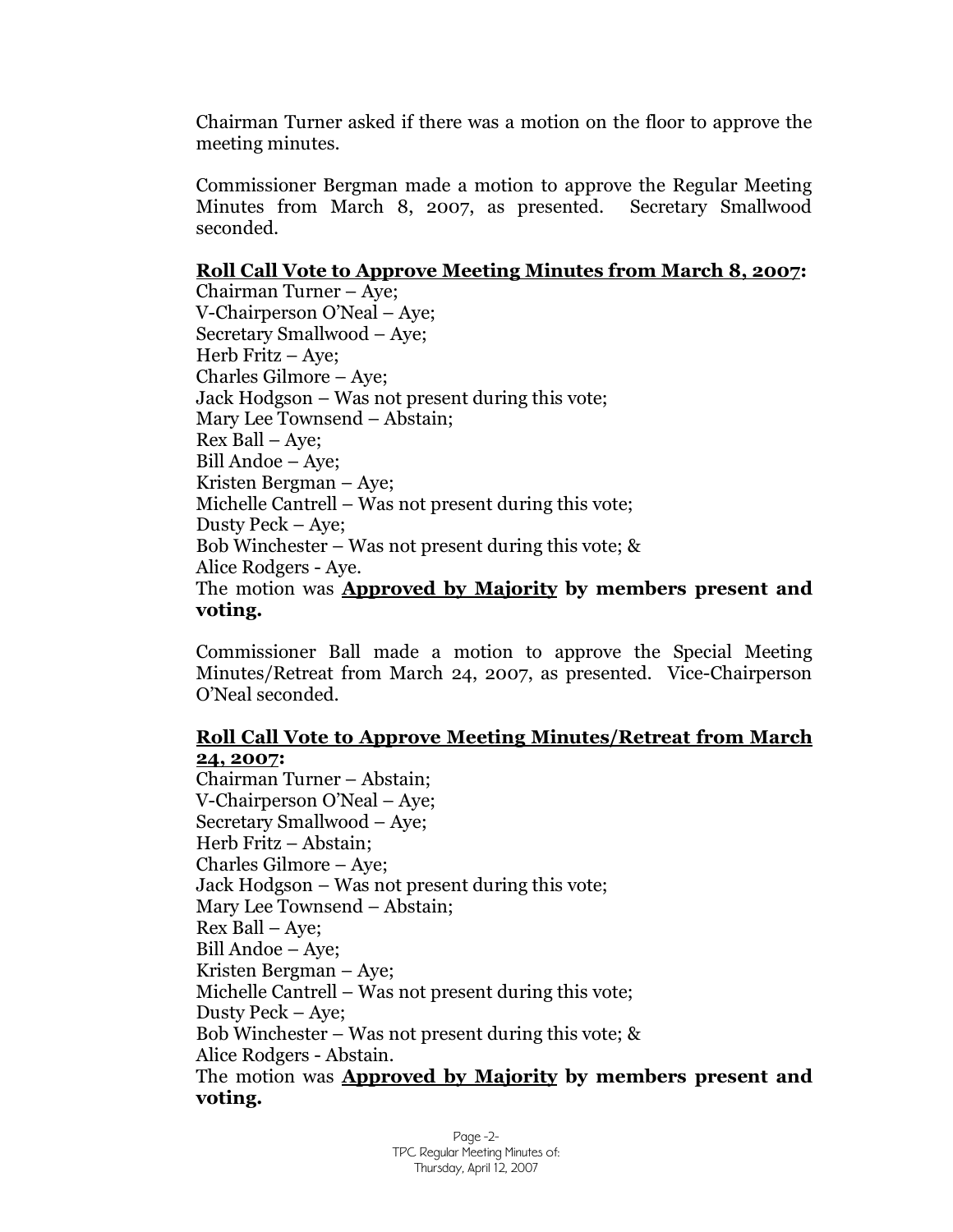Secretary Smallwood made a motion to approve the Special Meeting Minutes from July 26, 2005, as presented. Commissioner Bergman seconded.

## **Roll Call Vote to Approve Meeting Minutes from July 26, 2005:**

Chairman Turner – Aye; V-Chairperson O'Neal – Aye; Secretary Smallwood – Aye; Herb Fritz –Aye; Charles Gilmore – Aye; Jack Hodgson – Was not present during this vote; Mary Lee Townsend – Abstain; Rex Ball – Aye; Bill Andoe – Abstain; Kristen Bergman – Aye; Michelle Cantrell – Was not present during this vote; Dusty Peck – Abstain; Bob Winchester – Was not present during this vote; & Alice Rodgers - Abstain. The motion was **Approved by Majority by members present and voting.**

## **3. Unfinished Business**

## **A. Historic Preservation Committee**

## **i. Announcement of Conflicts of Interest**

Chairman Turner asked the commission if anyone had a conflict of interest with any of the Certificates of Appropriateness (COA) Requests that would be brought before the board for review. No one responded to having a conflict of interest with any of the proposals.

## **ii. Applications for Certificate of Appropriateness**

Chairman Turner briefly informed the COA applicants of the COA processing procedures of how their proposals would be reviewed by the Tulsa Preservation Commission for a final determination.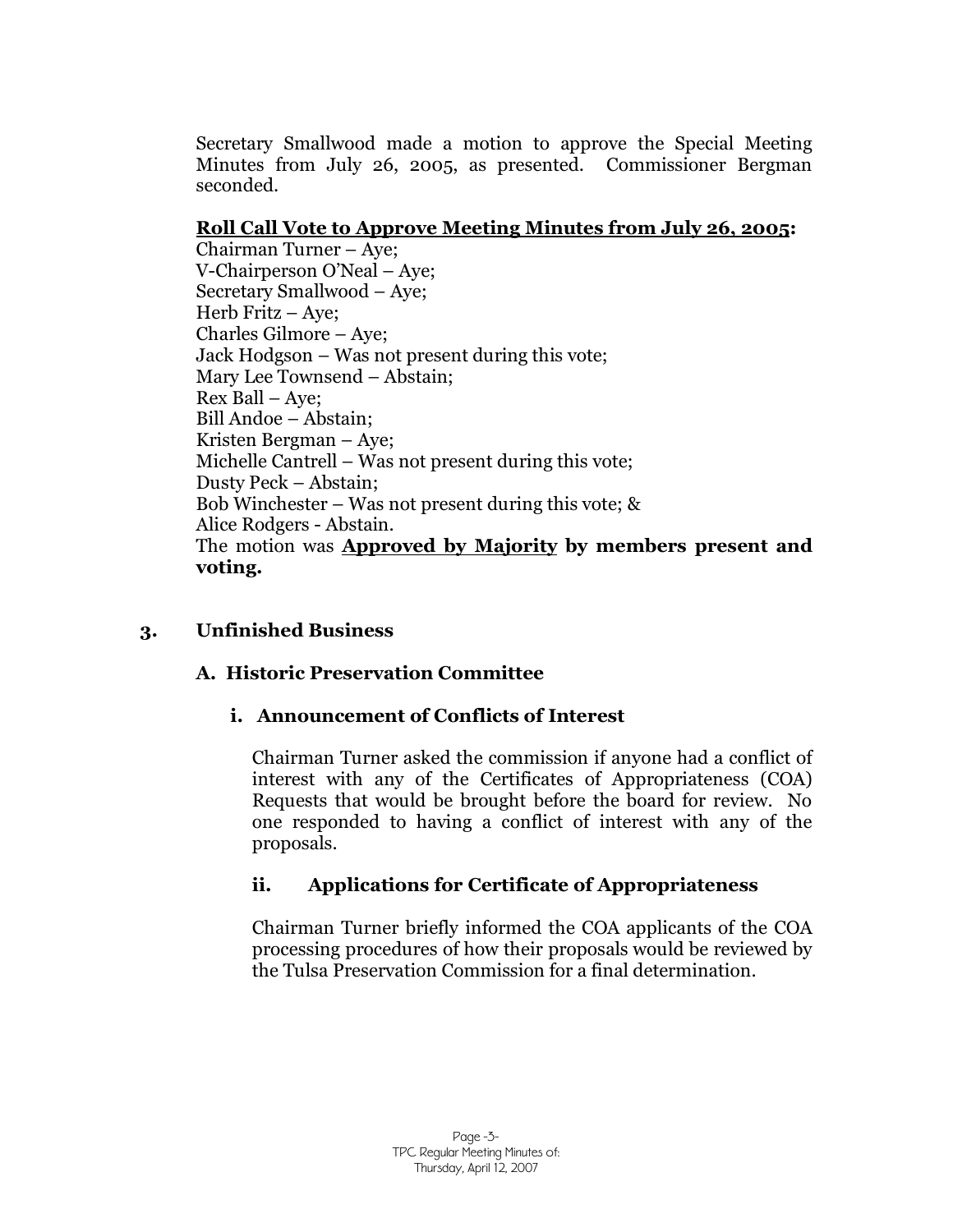#### **1. 2212 E. 18th Street (Yorktown) Applicant: Amanda Dailey/MetroLofts, LLC Request: Demolition of house at 2212 E. 18th Street. COA Subcommittee Complete Application Date: 04-10-2007**

Mr. Sharrer presented Amanda Dailey's Certificate of Appropriateness application to the Commission. Photographs and drawings were available for review and a slide presentation was shown of the c. 1924 Craftsman Bungalow home in Yorktown.

Mr. Sharrer stated that Ms. Dailey plans to have the structure at 2212 E. 18th Street demolished. He stated that Ms. Dailey has provided a structural engineering inspection report from Atkinson Engineering for the Commission to review. Mr. Sharrer stated that the structure has a garage on the Southeast corner of the property. He described to the Commission the type of windows, roofing, enclosed porch and other materials of the existing structure. Mr. Sharrer added that this structure is listed in the National Register Nomination as a contributing structure to the historic district.

Mr. Sharrer read the appropriate design guidelines for this proposal, Demolition of Residential Structures for the Yorktown District. He stated that Ms. Dailey would have to meet at least one (1) of the three (3) guidelines under Section VIIIF, F.1.0 General Requirements for the Commission to approve the request. Mr. Sharrer stated that the applicable guideline for this application is F.1.0.1, which states: Structures should first be rehabilitated, modified, or altered to achieve a continued, useful state, when reasonably possible. Demolition should be utilized only upon determining that the use of the property cannot be achieved through the above methods.

Ms. Dailey stated that she believes that she has met guideline F.1.0.1 under Demolition of Residential Structures for the Yorktown District. Ms. Dailey stated that she believes that the structure should be demolished according to the inspection report by Atkinson Engineering. Ms. Dailey read the conclusion of the report stating that the inspection revealed this house is in a very poor structural condition. It should be understood that normal houses appreciate in value, this particular home has depreciated in value, and it has exceeded its life expectancy. Ms. Dailey further read that the structure then does not appear to be reasonably salvageable condition, but rather is in such poor condition that it needs to be demolished. Therefore, it is the opinion of this engineer the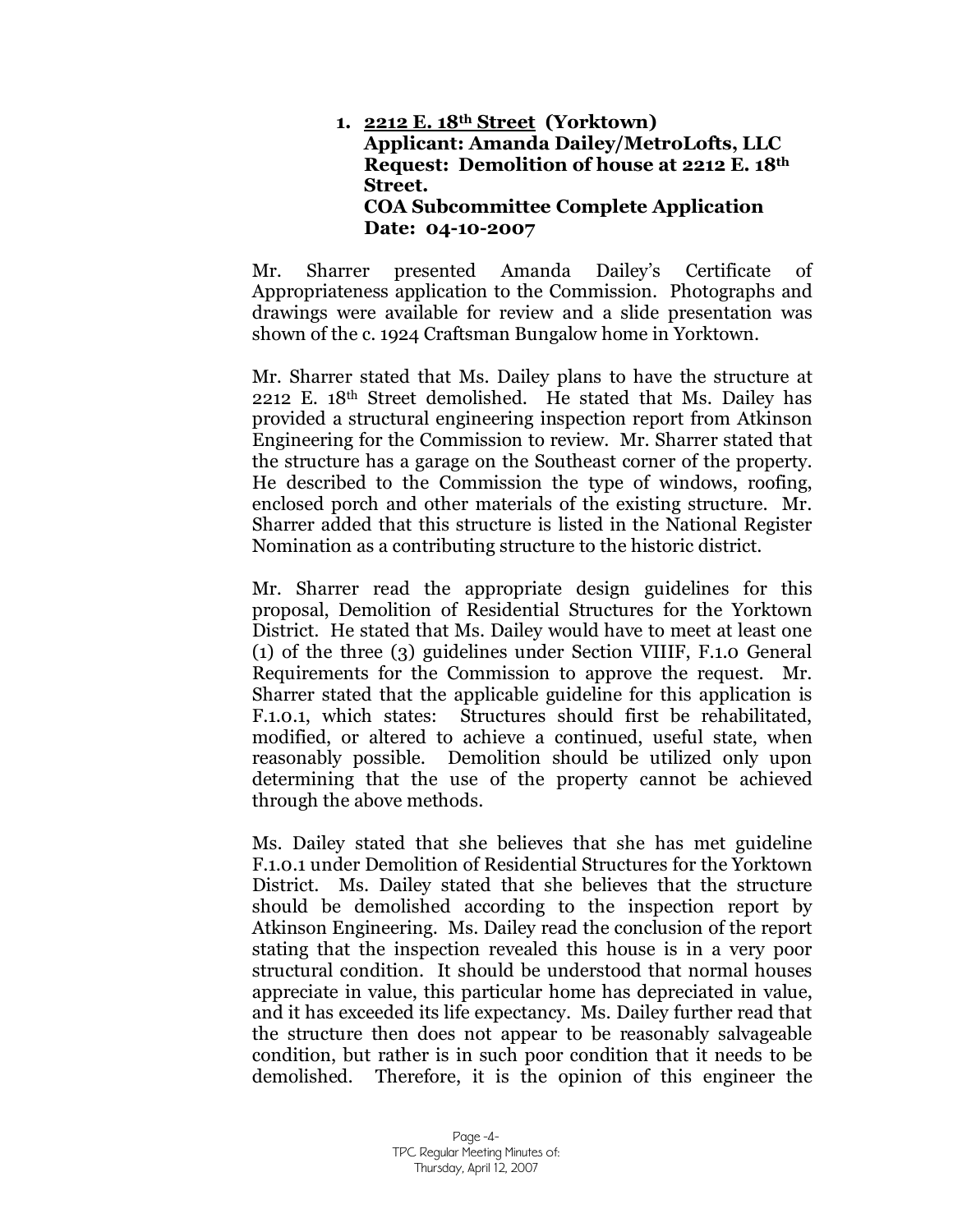structure should be condemned, demolished and removed from the site so that the site can be repaired for a new structure.

Chairman Turner asked Vice-Chairperson O'Neal to please give the COA Subcommittee's report on Ms. Dailey's proposal. Vice-Chairperson O'Neal stated that the COA Subcommittee considered Ms. Dailey's application to be complete. She stated that the subcommittee recommended by a unanimous vote at the April 10, 2007 meeting to deny this application. Vice-Chairperson O'Neal stated that the Subcommittee believes that Ms. Dailey did not meet any of the three (3) guideline requirements to request to have the structure demolished. She stated that the Subcommittee believes that the structure can be rehabilitated.

Vice-Chairperson O'Neal stated that the Subcommittee's decision to recommend to deny this proposal was based on the appropriate design guidelines to for Demolition of Residential Structures for the Yorktown District; and that she would like to move to deny Ms. Dailey's application. Commissioner Smallwood seconded.

Chairman Turner opened the floor for discussion. Ms. Dailey was asked by one of the commissioners, when was the property purchased? Ms. Daily responded by stating that it was purchased a couple of weeks ago. Ms. Dailey was asked if she was aware that the property was in a historic district? Ms. Dailey stated that she was aware that the property was in a historic district; and that she had purchased other properties before in historic districts.

Commissioner Townsend stated that she would like to state that she noticed that there were several comments in the Subcommittee meeting minutes made by Swan Lake residents to the fact that "The Tulsa Preservation Commission is demolishing houses in the historic district." Commissioner Townsend stated that she wanted to clarify that the Tulsa Preservation Commission doesn't have the right to stop demolition; but that the Commission can only to stay demolition.

Mark Radzinski from the Yorktown Neighborhood Association stated that he will probably regret what he was about to say; but that he believes everyone there knows how he feels about old houses. Mr. Radzinski stated that Yorktown needs some help. He stated that when they (as residents) voted for this historic preservation district, that he never envisioned that demolition would be an option and that they would be losing structures. He stated that there seem to be nothing to address demolition. Mr. Radzinski stated that there is an undercurrent in Yorktown right now, to vote out of historic preservation. He asked the Commission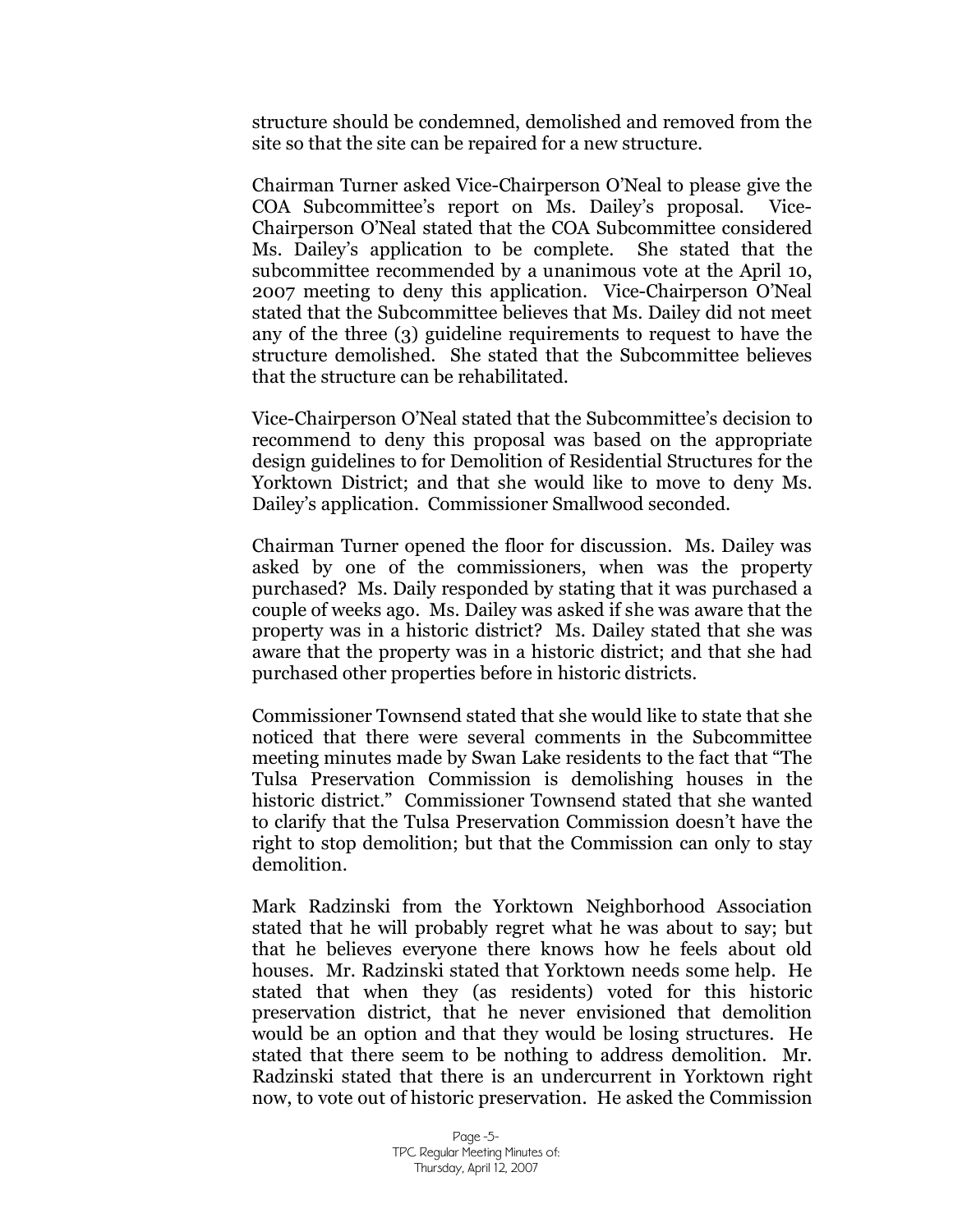if it wanted to deal with voting out Yorktown in the historic preservation (hp) zoning district, that it may be coming. Mr. Radzinski asked for the Commission's help because he stated that Yorktown may need their help. He asked the Commission how do they get people to look at these houses and say that anything is repairable. He stated that it may cost to repair a house more than it's worth; but he believes it's worth saving the house. Mr. Radzinski stated again that he's only asking for help because he doesn't know what to do; and that he can only throw up his hands to the matter. Mr. Radzinski asked the Commission if it would like to help Yorktown get out of the historic preservation district; then they needed the Commission's help to do that.

Chairman Turner announced that the Tulsa Preservation Commission is operating under the guidelines that were developed and voted on by the neighborhoods. He stated that they included allowances for demolition. Chairman Turner stated that the explanation that he has been told in the past was that the City of Tulsa can not afford to purchase the properties; and therefore can not stop demolitions unless there's the alternative given to the property owners of purchasing the properties. Chairman Turner stated that a demolition can be stayed for 60 days initially; and then and additional 60 days after that; but after the 120 day stay it will have to go to district court.

Swan Lake resident, Chip Atkins stated that he is against demolition. He stated that he has had a similar report on a house that he does currently own at 1708 S. Troost. Mr. Atkins stated that the Troost house is actually in worse condition than this house was. He stated that its currently getting repaired/remodeled; and so yes, they can be redone. It is costly, I do mention that; but it's worth saving because if we don't start saving these, they're going to be yanked off the National Register. He stated that he doesn't know where Yorktown stands as percentage of contributing houses anymore, as far as the National Register goes, but that would be a slap in our face if we allowed that to happen. Mr. Atkins added that he just wants the Commission to know that he does not support demolition; and that he is asking the Commission not to grant this demolition.

Chairman Turner asked the Commission if there were any further discussion on this item. After no one responded, he called for roll call.

#### **Roll Call Vote to Deny Ms. Dailey's application:**

Chairman Turner – Aye to Deny; V-Chairperson O'Neal – Aye to Deny;

> Page -6- TPC Regular Meeting Minutes of: Thursday, April 12, 2007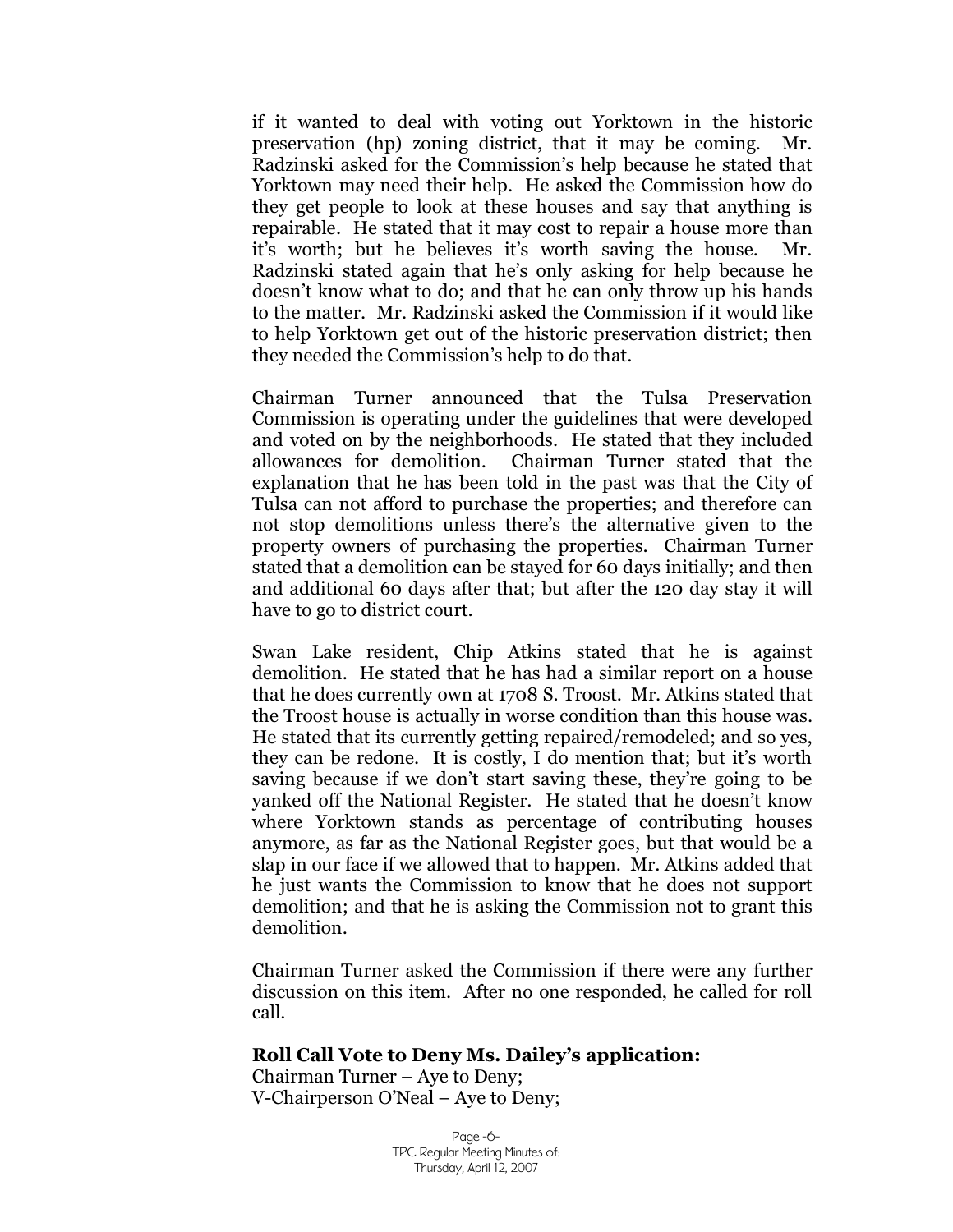Secretary Smallwood – Aye to Deny; Herb Fritz – Aye to Deny; Charles Gilmore – Aye to Deny; Jack Hodgson – Aye to Deny; Mary Lee Townsend – Aye to Deny; Rex Ball – Aye to Deny; Bill Andoe – Aye to Deny; Kristen Bergman – Aye to Deny; Michelle Cantrell – Aye to Deny; Dusty Peck – Aye to Deny; Bob Winchester – Aye to Deny; & Alice Rodgers - Aye to Deny. The motion was **Approved Unanimously by members present and voting.**

#### *The Tulsa Preservation Commission Denied Amanda Dailey's proposal based on guidelines under Section VIIIF, General Requirements, F.1.0.1, F.1.0.2 & F.1.0.3 for the Yorktown Historical District.*

Chairman Turner announced that he would like staff to place an agenda item on the May and June, 2007 Tulsa Preservation Commission Meeting Agendas discussing potential buyers that are interested in purchasing properties up for demolition.

Chairman Turner moved to COA agenda item  $\#3$  due to the unavailability of COA applicant #2.

> **2. 1401 E. 17th Place (Swan Lake) Applicant: Richard Winn New Construction - Final Review Request: Construct a three-story duplex adjacent to an existing three-story, six-unit apartment building on the same lot according to plans submitted. COA Subcommittee Complete Application Date: Pending**

Chairman Turner announced that staff has informed him that the Swan Lake Neighborhood Association has requested a continuance on the new construction proposal at 1401 E. 17th Place in Swan Lake.

The Commission's legal advisor, Kurt Ackermann, stated that if the applicant requested having the new construction proposal continued that the applicant may do so. Chairman Turner asked the applicant Richard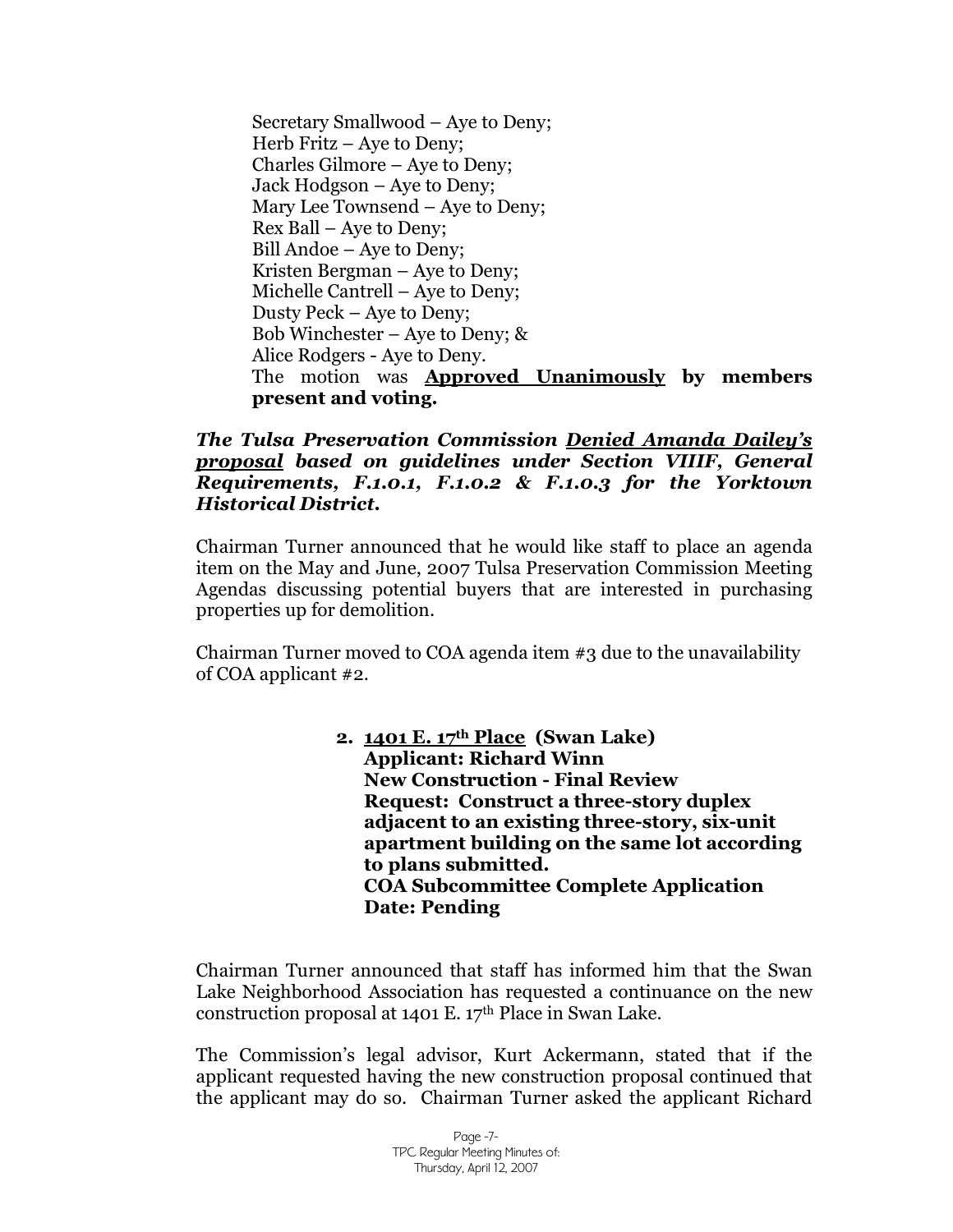Winn, if he would like to request a continuance of this proposal; and have the Swan Lake Neighborhood discuss the application with him. Chairman Turner stated that to his understanding, the Swan Lake neighborhood residents have had little time to learn about the proposal. Mr. Winn responded by stating that he had discussed this matter with the owner; and that the owner was not interested in a continuance on those grounds. Mr. Winn further stated that the application was originally made in November, 2006; and that the Swan Lake Neighborhood Association has had enough time to get with the owner to discuss the proposal.

After reviewing the COA Subcommittee Recommendations from the April 10, 2007 meeting, Chairman Turner announced that Mr. Winn's application was reviewed by the COA Subcommittee. A motion was made to forward to the Commission without a recommendation, and the motion failed. He further stated that before another motion could be made, the COA Subcommittee lost its quorum; and at that point the application had not been considered complete by the COA Subcommittee.

The Commission's legal advisor, Kurt Ackermann stated by reading from the Rules and Regulations Governing Procedures of Article IV, Section 3E under Rules of General Procedure that it says: An application shall not be dated as received until it is deemed complete and officially accepted by the COA Subcommittee.

Mr. Ball made a motion to consider Mr. Winn's application to be incomplete and sent back to the COA Subcommittee for further review. Mr. Peck seconded.

Chairman Turner asked Mr. Winn if he had any questions for the Commission. Mr. Winn asked the Commission what part of his application was considered to be incomplete because he believed that he has met all the requirements for the application to be complete. Chairman Turner responded to Mr. Winn by stating that the Commission doesn't act on any applications that have not been considered to be complete; and that the Commission doesn't have any information on the application's incompleteness either.

Commissioner Townsend stated that she doesn't believe that the applicant should have to wait another month on a decision to be made due to a technicality made by the COA Subcommittee.

Mr. Winn asked the Commission if his application was considered to be complete in November, 2006 when it was reviewed by the COA Subcommittee. Mr. Sharrer explained to Mr. Winn that his application was not considered to be complete at the November, 2006 meeting due to that meeting being only a preliminary review and no action was taken.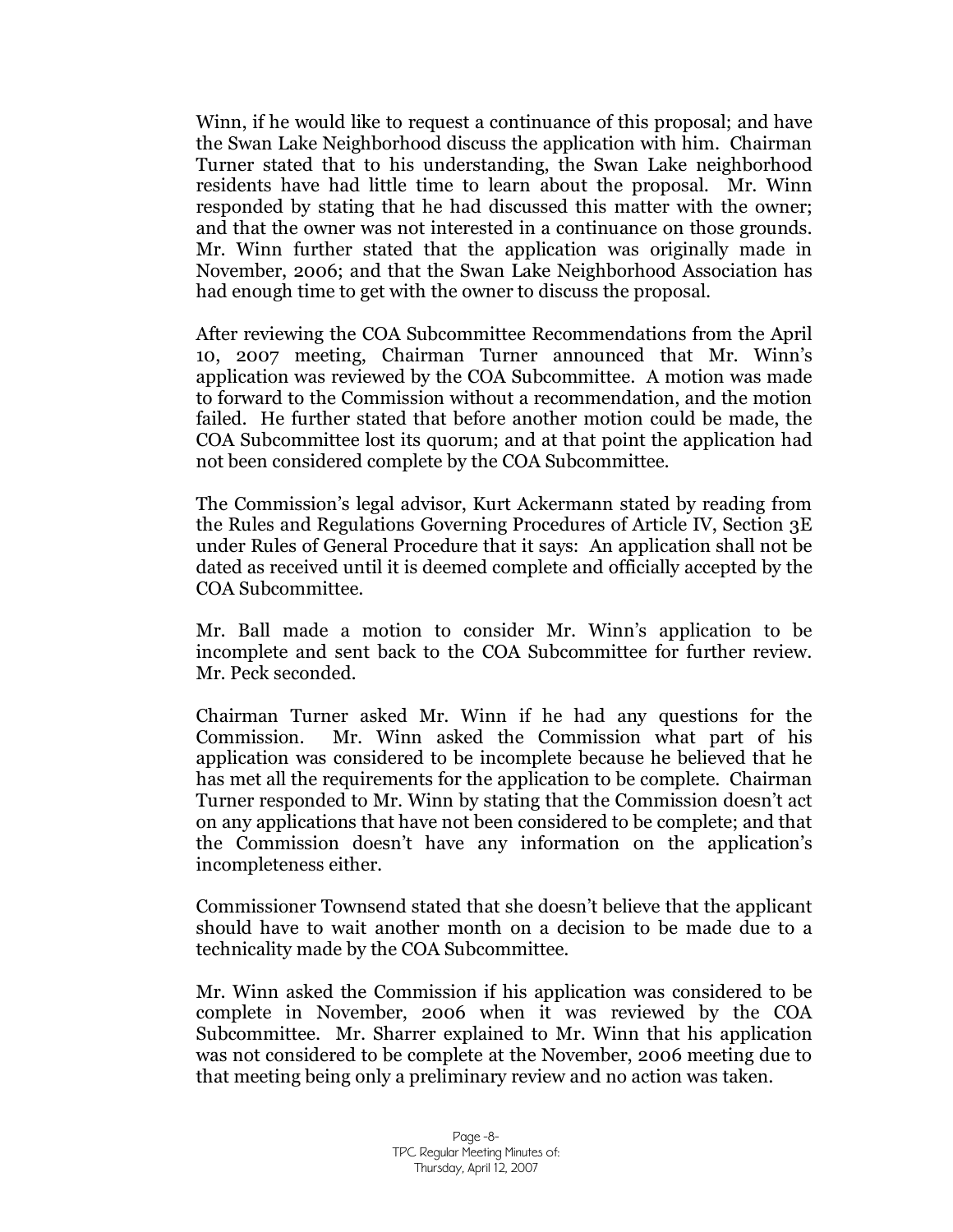The Commission's legal advisor, Kurt Ackermann stated that according to the Rules and Regulations Governing Procedures, this application has not been received for review.

Mr. Ball amended his motion stating that due to the incomplete action of the COA Subcommittee, the application should be sent back to the COA Subcommittee on April 24, 2007 for proper review (indicating that he is not making a judgment as to the application being complete or incomplete, just the COA Subcommittee's work). Mr. Peck seconded.

#### **Roll Call Vote to send Mr. Winn's application back to the COA due to the incompleteness made by the COA Subcommittee on 04-10-2007:**

Chairman Turner – Aye; V-Chairperson O'Neal – Aye; Secretary Smallwood – Aye ; Herb Fritz - Nay; Charles Gilmore – Aye; Jack Hodgson – Aye; Mary Lee Townsend - Nay; Rex Ball – Aye; Bill Andoe – Aye; Kristen Bergman – Aye; Michelle Cantrell – Aye; Dusty Peck – Aye; Bob Winchester – Aye; & Alice Rodgers - Nay. The motion was **Approved by Majority by members present and** 

## **voting to send the application back to the COA Subcommittee for further review.**

Commissioner Winchester made a motion to suspend Article IV, Section 3E from the Rules and Regulations Governing Procedures stating: An application shall not be dated as received until it is deemed complete and officially accepted by the COA Subcommittee. At the time the application is officially accepted, all applicable time periods as set forth in the Ordinance shall commence. Applications determined incomplete shall be returned to the applicant with a detailed list of information required. Applications shall include all materials required by Section 1055.B (Application and Documents Required) of the Ordinance. Commissioner Townsend seconded.

#### **Roll Call Vote to suspend Article IV, Section 3E of the Rules and Regulations Governing Procedures:**

Chairman Turner – Nay; V-Chairperson O'Neal – Aye; Secretary Smallwood – Nay;

> Page -9- TPC Regular Meeting Minutes of: Thursday, April 12, 2007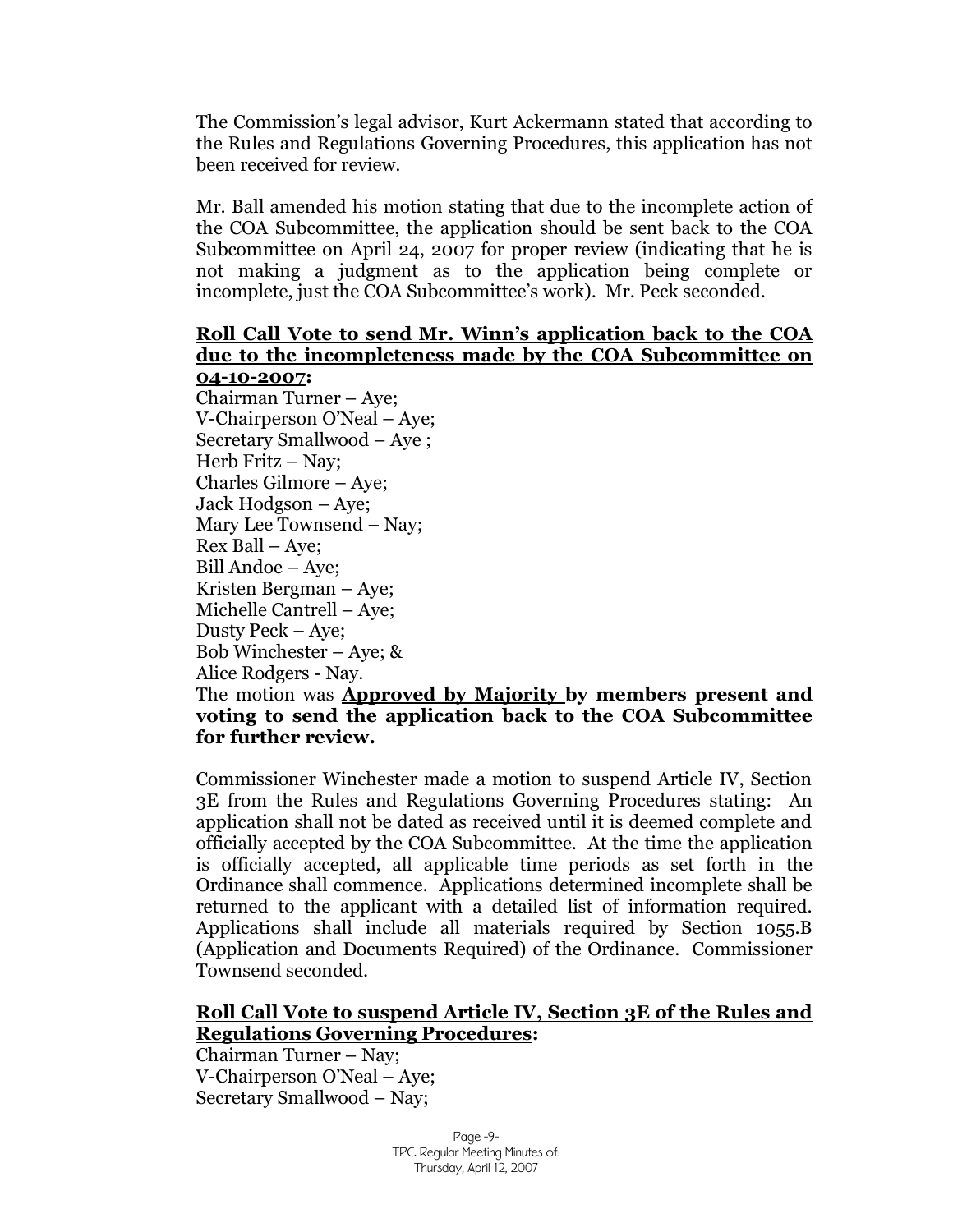Herb Fritz – Aye; Charles Gilmore – Abstain; Jack Hodgson – Nay; Mary Lee Townsend – Aye; Rex Ball – Nay; Bill Andoe – Nay Kristen Bergman – Nay; Michelle Cantrell – Nay; Dusty Peck – Nay; Bob Winchester – Aye;  $\&$ Alice Rodgers - Aye. The motion **FAILED to suspend Article IV, Section 3E of the Rules and Regulations Governing Procedures**

Secretary Smallwood made a motion for the Commission to have a Special Meeting on Thursday, April 26, 2007 at 11:00 a.m., at the Hartford Building and place Mr. Winn's new construction proposal as the only agenda item on the agenda for this meeting. Commissioner Hodgson seconded.

#### **Roll Call Vote for the Commission to have a Special Meeting on 04-26-2007:**

Chairman Turner – Aye; V-Chairperson O'Neal – Aye; Secretary Smallwood – Aye ; Herb Fritz – Aye; Charles Gilmore – Aye; Jack Hodgson – Aye; Mary Lee Townsend – Aye; Rex Ball – Aye; Bill Andoe – Aye; Kristen Bergman – Aye; Michelle Cantrell – Aye; Dusty Peck – Aye; Bob Winchester – Aye; & Alice Rodgers - Aye. The motion was **Approved Unanimously by members present and voting.**

Chairman Turner moved back to COA agenda item #2, Jill Jones.

**2. 1806 S. Yorktown Avenue (Yorktown) Applicant: Jill Jones Request: Replace deteriorated, non-original divided light fixed windows on north elevation bump-out with one single-pane picture window, four casement windows and two**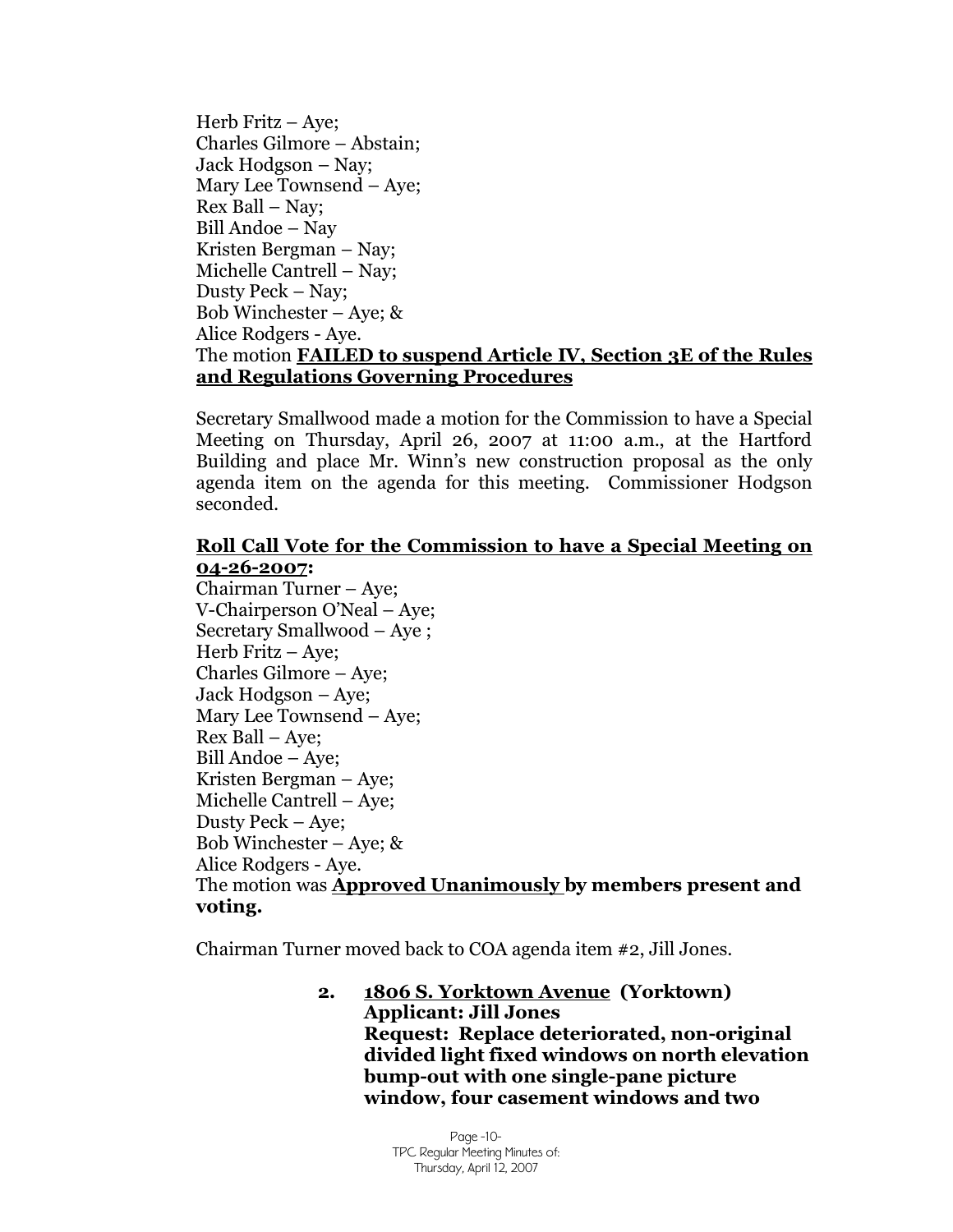#### **fixed windows. All windows except picture window will have simulated meeting rail to resemble 1/1 double hung windows. COA Subcommittee Complete Application Date: 04-10-2007**

Mr. Sharrer presented Jill Jones' Certificate of Appropriateness application to the Commission. Photographs and drawings were available for review and a slide presentation was shown of the historic home in Yorktown.

Mr. Sharrer stated that the applicant was unable to attend the meeting this afternoon. He stated that Ms. Jones plans to replace the deteriorated, non-original divided light fixed windows on the north elevation bump-out of the structure with one (1) single-pane picture window, four (4) casement windows and two (2) fixed windows. Mr. Sharrer stated that all the windows except the picture window will have a simulated meeting rail to resemble the 1/1 double hung windows. Mr. Sharrer stated that the applicant has already had the windows installed on the structure; and that the applicant submitted an application for review after the work had been done. Mr. Sharrer read the appropriate design guidelines for this proposal under Rehabilitation. He added that he asked the applicant during his first site visit at the property if she would place muntins on the middle picture window to match the other two casement windows; and he stated that the applicant chose not to pursue that option.

Chairman Turner asked Vice-Chairperson O'Neal to please give the COA Subcommittee's report on Ms. Jones'proposal. Vice-Chairperson O'Neal stated that the COA Subcommittee considered Ms. Jones' application to be complete. She stated that the subcommittee recommended by a majority vote at the April 10, 2007 meeting to deny this application. Vice-Chairperson O'Neal stated that the Subcommittee believes that Ms. O'Neal should place muntins on the middle picture window to match the other two casement windows; but that the applicant was not interested and wanted to be able to have a clear view through the window.

Vice-Chairperson O'Neal stated that the Subcommittee's decision to recommend to deny this proposal was based on the appropriate design guidelines for Rehabilitation; and that she would like to move to deny Ms. Jones' application. Commissioner Winchester seconded.

Chairman Turner asked Brady Heights Representative, Tim Williams why he voted against the motion to deny Ms. Jones' application since he was the only person who voted against the motion. Mr. Williams responded by stating that he voted against the motion believing that Ms. Jones would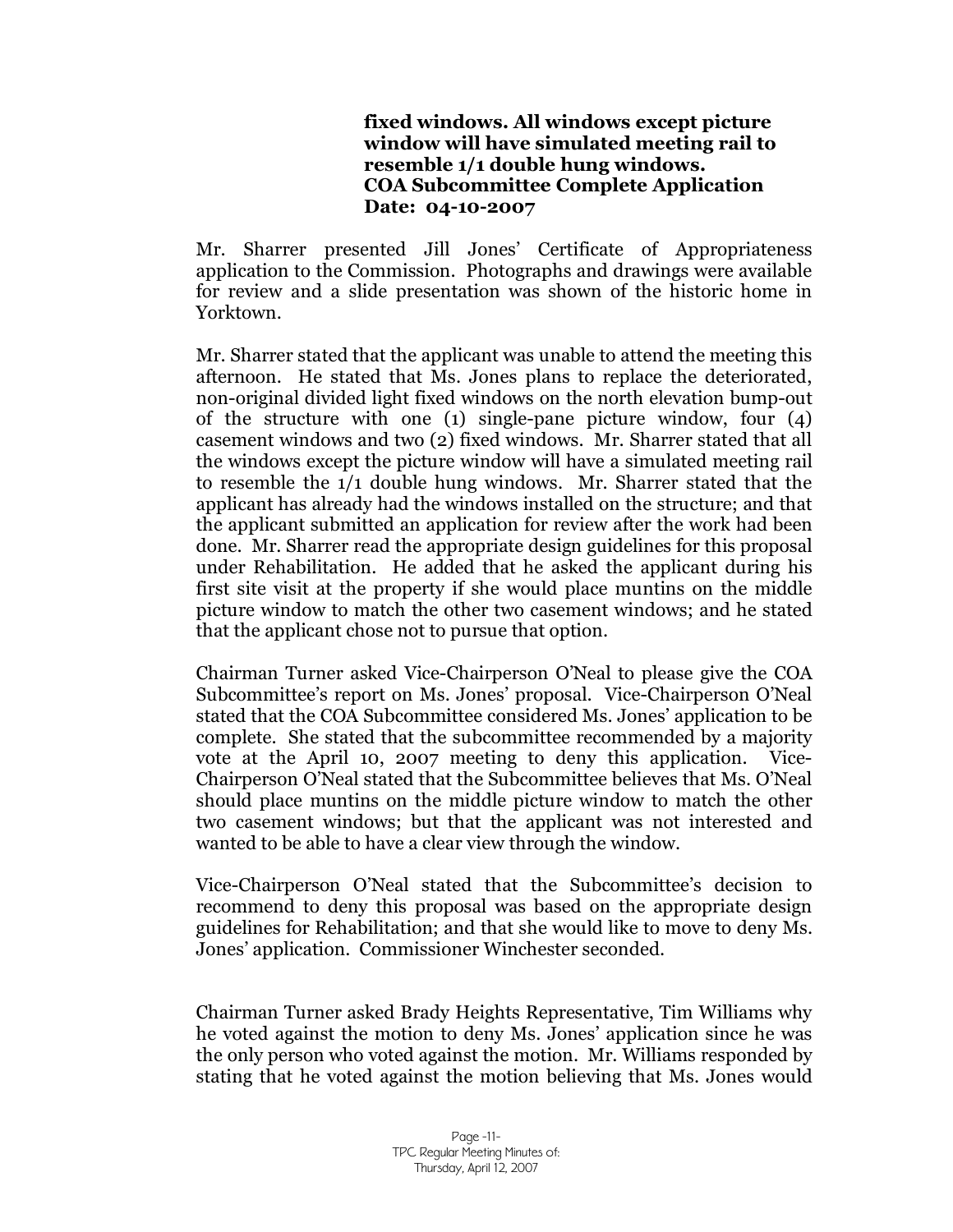decide to place muntins on the middle picture window to match the other two casement windows.

Yorktown resident, Mark Radzinski expressed his opinion by stating that the windows on Ms. Jones' house look different now because they are white; and that if they were painted they wouldn't stick out as they did before. Mr. Radzinski stated that if the only problem the Commission had was with Ms. Jones' picture window not having muntins, he believes that it looks a lot better now than it did before.

After further discussion took place by the Commission on Ms. Jones' proposal, Chairman Turner asked for the roll call. Mrs. Warrior announced that the motion on the floor is to deny Ms. Jones' application on the windows.

#### **Roll Call Vote to deny Ms. Jones' application :**

Chairman Turner – Nay to Deny; V-Chairperson O'Neal – Aye; Secretary Smallwood – Nay to Deny; Herb Fritz  $-$  Nay to Deny; Charles Gilmore – Nay to Deny; Jack Hodgson – Nay to Deny; Mary Lee Townsend – Nay to Deny; Rex Ball – Nay to Deny; Bill Andoe – Nay to Deny; Kristen Bergman – Nay to Deny; Michelle Cantrell – Nay to Deny; Dusty Peck – Nay to Deny; Bob Winchester – Aye;  $\&$ Alice Rodgers - Aye. The motion **FAILED to Deny Ms. Jones'application by members present and voting.**

Chairman Turner asked the Commission if anyone would like to place another motion on the floor. Commissioner Ball made a motion to approve Ms. Jones application as presented. Commissioner Winchester seconded.

#### **Roll Call Vote to approve Ms. Jones' application:**

Chairman Turner – Aye; V-Chairperson O'Neal – Aye; Secretary Smallwood –Aye ; Herb Fritz – Aye; Charles Gilmore – Aye; Jack Hodgson – Aye; Mary Lee Townsend – Nay; Rex Ball – Aye;

> Page -12- TPC Regular Meeting Minutes of: Thursday, April 12, 2007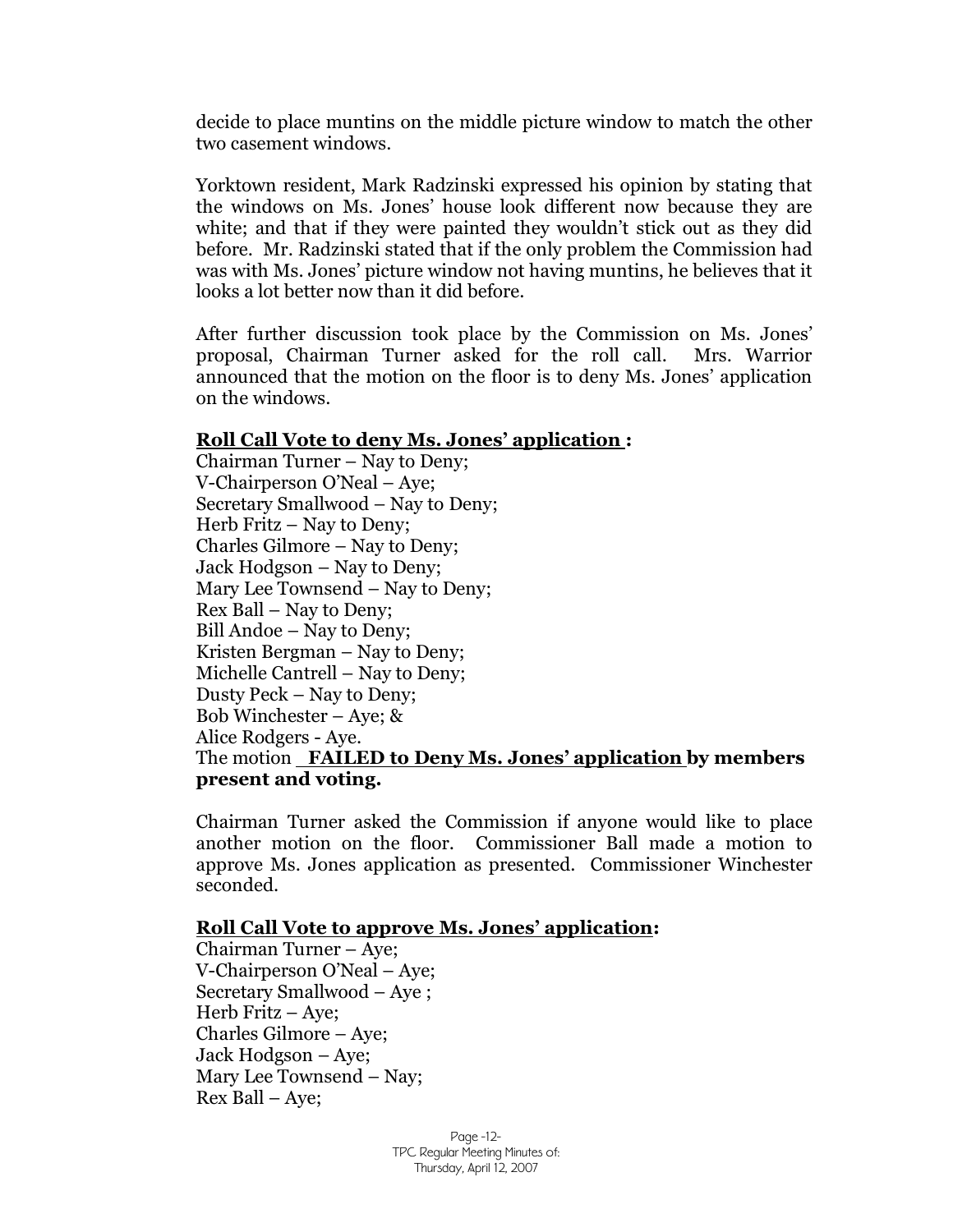Bill Andoe – Aye; Kristen Bergman – Aye; Michelle Cantrell – Aye; Dusty Peck – Nay; Bob Winchester – Nay; & Alice Rodgers - Nay. The motion was **Approved by Majority by members present and voting.**

*The Tulsa Preservation Commission Approved Jill Jones' proposal based on guidelines under Section VIIIA, General Requirements, A.1.0.1, Windows & Doors, A.1.2.1, A.1.2.2, A.1.2.3 & A.1.2.4 for the Yorktown Historical District.*

## **iii. Consideration of National Register Nominations:**

- **1. Buena Vista Park Historic District Nomination;**
- **2. Carlton Place Historic District Nomination;**
- **3. Riverview Historic District Nomination; &**
- **4. Stonebraker Heights Historic District Nomination.**

Kelli Gaston and Glen Vaughn-Roberson from Oklahoma Historical Society in Oklahoma City explained the processing procedures of the National Register Nominations for the districts and high school. Consultant, Cynthia Savage, who prepared the nominations answered questions and explained boundaries.

Commissioner Ball made a motion to consider:

- 1. Buena Vista Park Historic District;
- 2. Carlton Place Historic District;
- 3. Riverview Historic District; &
- 4. Stonebraker Heights Historic District, for nomination to the National Register of Historic Places. Commissioner Peck seconded.

## **Roll Call Vote to consider the four (4) historic districts for the National Register Nominations:**

Chairman Turner – Aye; V-Chairperson O'Neal – Aye; Secretary Smallwood – Aye ; Herb Fritz – Aye; Charles Gilmore – Aye; Jack Hodgson – Aye; Mary Lee Townsend – Aye;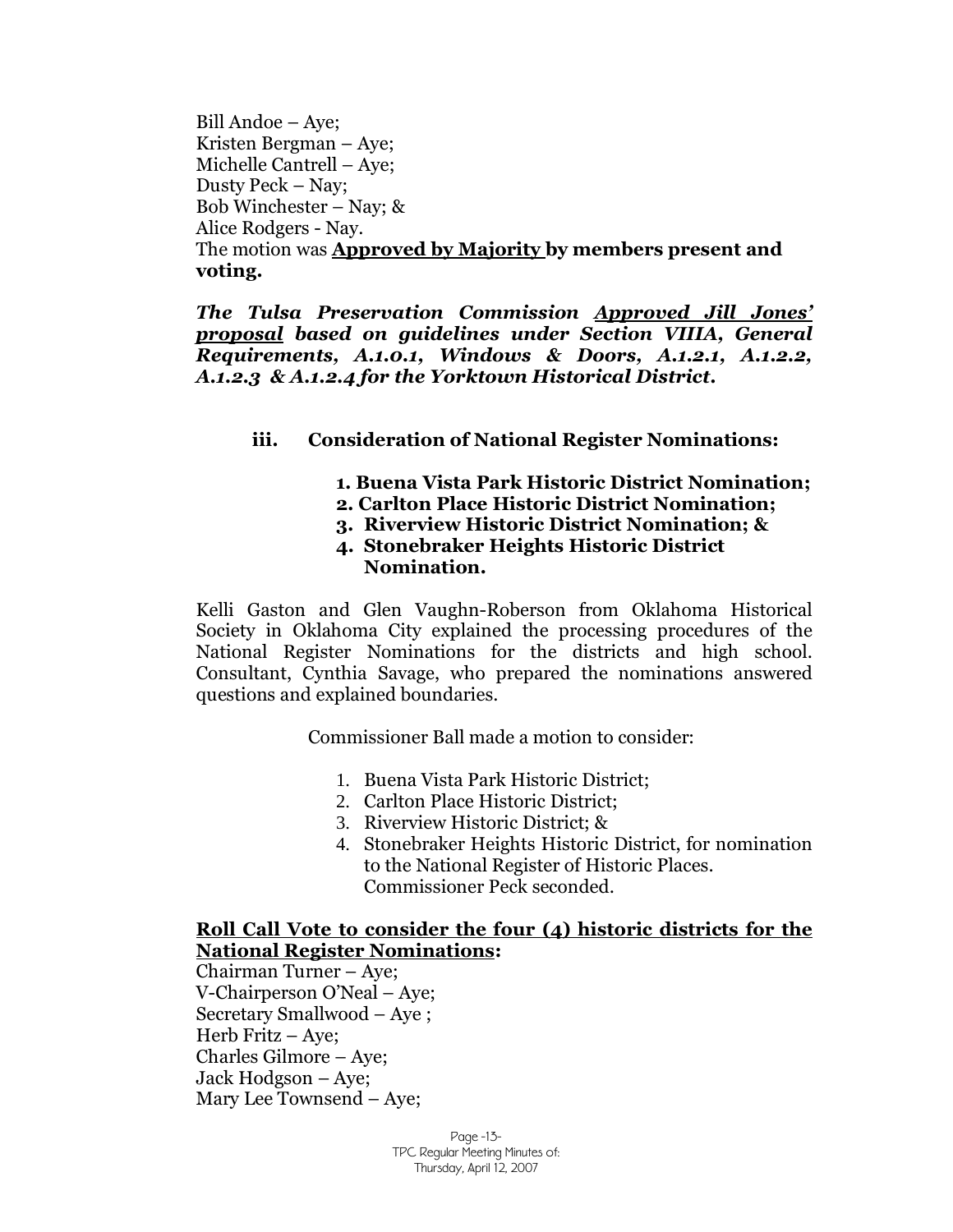Rex Ball – Aye; Bill Andoe – Aye; Kristen Bergman – Aye; Michelle Cantrell – Aye; Dusty Peck – Aye; Bob Winchester – Aye;  $\&$ Alice Rodgers - Aye. The motion was **Approved Unanimously by members present and voting.**

#### **iii. Consideration of National Register Nomination: 5. Will Rogers High School Nomination**

Commissioner Ball made a motion to recommend Will Rogers High School for the nomination to the National Register of Historic Places; and recommended to endorse Consultant, Cathy Ambler's Nomination to the State Historic Preservation Office (SHPO) for consideration as a National Historic Landmark. Commissioner Peck seconded.

## **Roll Call Vote to consider Will Rogers High School for the National Register Nomination:**

Chairman Turner – Aye; V-Chairperson O'Neal – Aye; Secretary Smallwood – Aye ; Herb Fritz – Aye; Charles Gilmore – Aye; Jack Hodgson – Aye; Mary Lee Townsend – Aye; Rex Ball – Aye; Bill Andoe – Aye; Kristen Bergman – Aye; Michelle Cantrell – Aye; Dusty Peck – Aye; Bob Winchester – Aye;  $\&$ Alice Rodgers - Aye. The motion was **Approved Unanimously by members present and voting.**

## **b. Consideration of remainder of funds FY2007 Certified Local Governments Program**

## **i. National Register Nominations; or, ii. Preservation Plan Initial Assessment**

Ms. DeCort stated that the FY 2007 Certified Local Governments Program (CLG) fund had an estimated amount of \$6,000.00 in it; and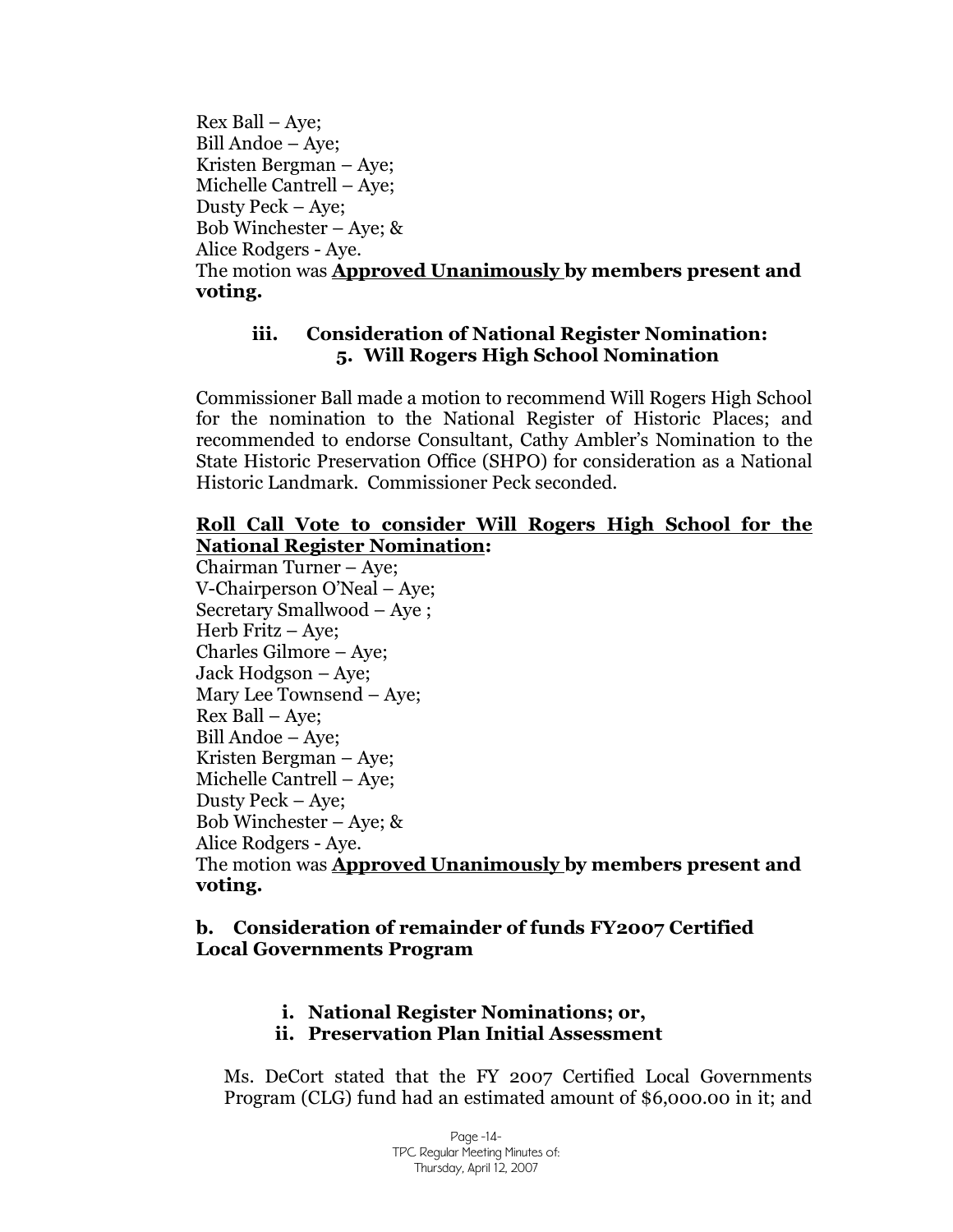that she wanted the Commission to please decide whether they would like these funds to be utilized toward the National Register Nominations or for the Preservation Plan Initial Assessment.

After the Commission briefly discussed this matter, Commissioner Townsend made a motion to consider utilizing the FY 2007 CLG funds toward the Preservation Plan Initial Assessment. Secretary Smallwood seconded.

#### **Roll Call Vote to consider utilizing FY 2007 CLG funds:**

Chairman Turner – Aye; V-Chairperson O'Neal – Was not present during this vote; Secretary Smallwood – Aye ; Herb Fritz – Aye; Charles Gilmore – Aye; Jack Hodgson – Aye; Mary Lee Townsend – Aye; Rex Ball – Aye; Bill Andoe – Aye; Kristen Bergman – Aye; Michelle Cantrell – Aye; Dusty Peck – Aye; Bob Winchester – Was not present during this vote; & Alice Rodgers - Aye. The motion was **Approved Unanimously by members present and voting.**

#### **c. Consideration of FY2008 Certified Local Governments Application**

Commissioner Townsend made a motion to consider utilizing funds from FY 2008 Certified Local Governments Application on funding the preservation plan.

#### **Roll Call Vote to consider utilizing FY 2008 CLG funds:**

Chairman Turner – Aye; V-Chairperson O'Neal – Was not present during this vote; Secretary Smallwood – Aye; Herb Fritz – Was not present during this vote; Charles Gilmore – Aye; Jack Hodgson – Aye; Mary Lee Townsend – Aye; Rex Ball – Aye; Bill Andoe – Aye; Kristen Bergman – Aye; Michelle Cantrell – Aye; Dusty Peck – Aye;

> Page -15- TPC Regular Meeting Minutes of: Thursday, April 12, 2007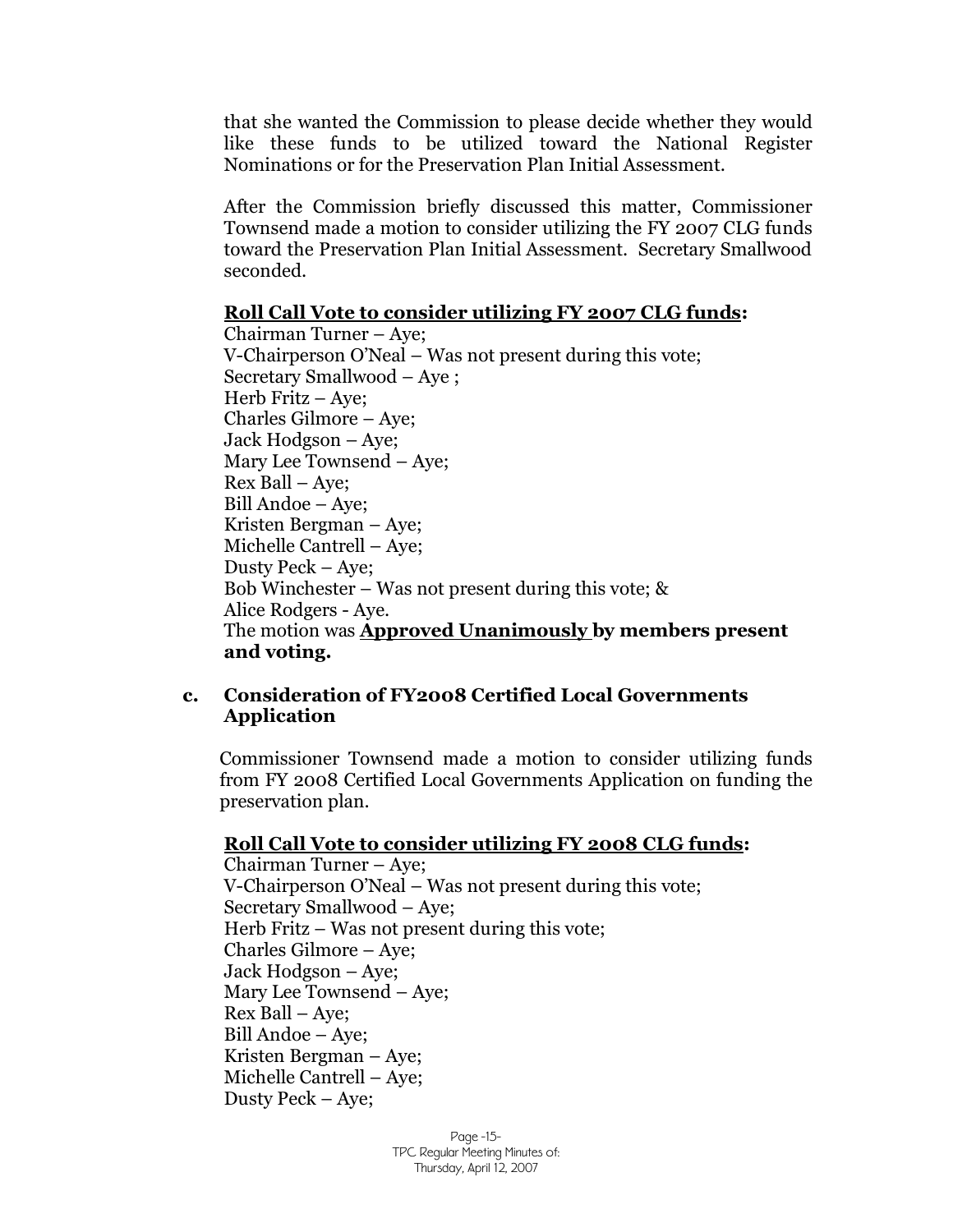Bob Winchester – Was not present during this vote; & Alice Rodgers - Aye. The motion was **Approved Unanimously by members present and voting.**

Certified Local Government (CLG) Director, Glen Vaughn-Roberson from Oklahoma Historical Society in Oklahoma City complimented the Commissioners of the Tulsa Preservation Commission on how well they handled their agenda business at todays' meeting; and how they conducted themselves in such a professional manner by handling each agenda item that was brought before them today. He stated that he was very impressed on how they handled the proposal on  $17<sup>th</sup>$  Place. Mr. Vaughn-Roberson stated that he has attended several other Preservation Commission Boards; and that the Tulsa Preservation Commission was one of the best that he has witnessed yet. He added that he doesn't go around complimenting every Preservation Board by saying that to all of them because he doesn't. Mr. Vaughn-Roberson applauded the Commission for a job well done; and he thanked the Commission for allowing him and Kelli Gaston to attend the meeting. He also thanked the Commission for considering all four (4) historic districts and Will Rogers High School for the National Register Nominations.

#### **d. Consideration of Certified Local Governments Performance Evaluation**

Ms. DeCort discussed the Certified Local Governments Performance Evaluation with the Commission. No action was taken on this agenda item.

## **e. Rules & Regulations –**

## **i. Discussion of enforcement process**

Commissioner Gilmore stated that he did not have any information to report.

## **f. Program Planning & Neighborhood Conservation** –

## **i. Committee Meeting report**

## **ii. Preservation Month activities**

Commissioner Ball reported that the Subcommittee met this morning about how they can improve their Outreach Program. He stated that the Subcommittee believes that the Outreach Program should have a